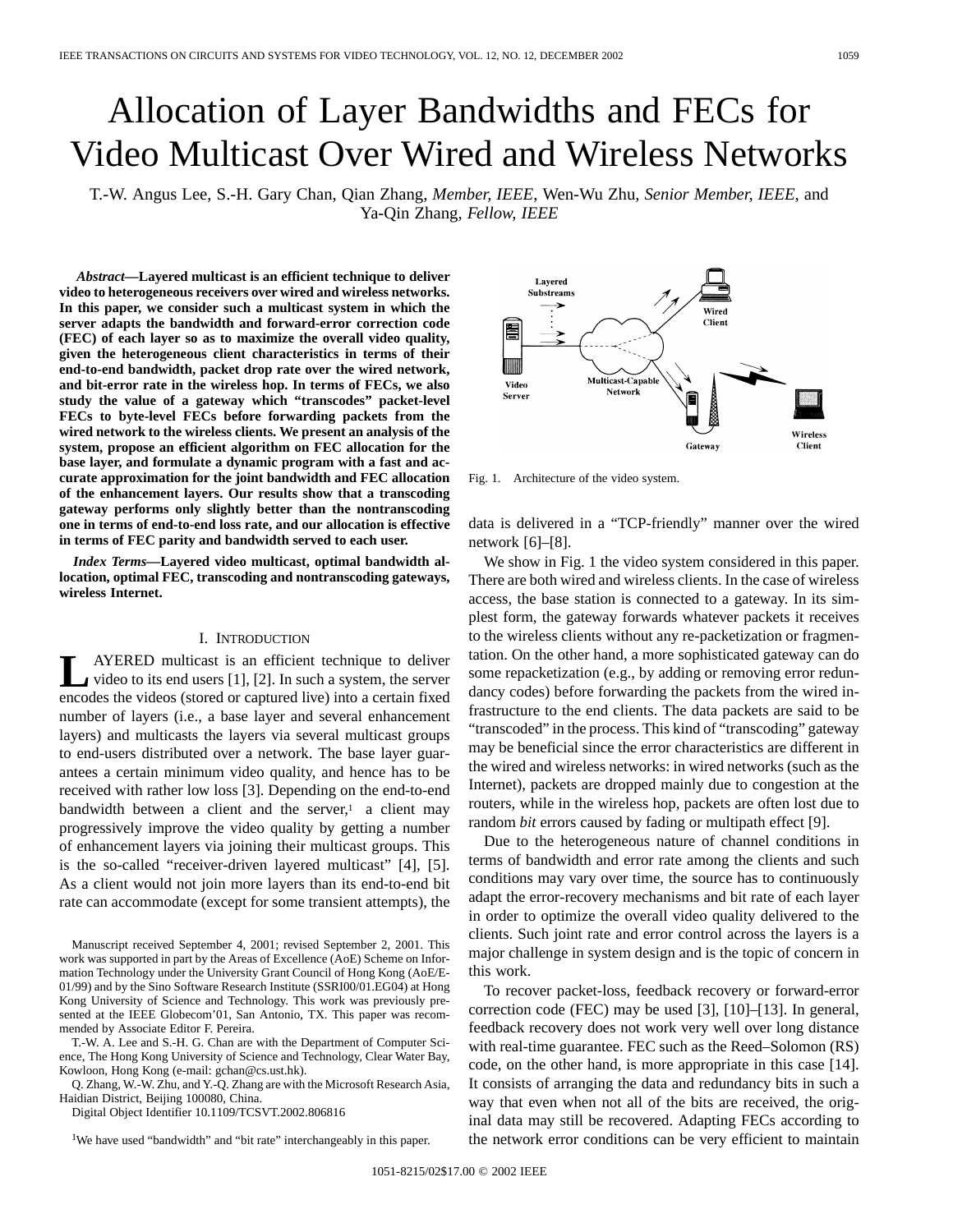video quality. In this paper, we will hence focus on FECs as the error-recovery mechanism. Note that FEC strategies are different for the wireless and wired networks due to their different error characteristics. In the wired network, packet-level FEC in the form of parity *packets* should be used in order to recover packet loss [9], [13], [15]–[17]. On the other hand, byte-level FECs in the form of parity *bytes* should be used over the wireless hop in order to recover bit error [9]. Furthermore, different FECs may be applied for different layers (i.e., unequal error protection) to achieve error-resilience.

We consider that a client periodically reports to the source its current estimated end-to-end bandwidth, packet drop rate, and bit error rate (in the case of a wireless client) between itself and the source by means of some scalable feedback mechanism [6], [7]. (How to estimate these parameters accurately is beyond the scope of this work. Interested readers are referred to [18] and references therein.) It is, therefore, of particular interest to address the following issue: given the heterogeneous error and bandwidth characteristics of its end clients, how should the server allocate the bandwidth and the corresponding packet-and-byte-level FEC of each video layer in order to maximize the overall video quality? Furthermore, are there any differences in performance between a simple "nontranscoding" gateway and the more complicated "transcoding" gateway? Note that the network condition may be nonstationary over time (i.e., packet drop or loss may be bursty). Due to periodic feedback from the clients, the server continuously adapts its FEC and bandwidth allocation according to the network conditions at that time. We, however, assume that the packet drop and bit error are independent between any two adaptation periods, as normally considered in the multistate Markov model in the literature.

Traditionally, video quality is measured in terms of PSNR [19]. In order to offer a good video quality, the packet-loss rate after error correction (i.e., the "residual" packet-loss rate) has to be below a certain (low) value, e.g.,  $\leq$ 1% for the base layer and  $\leq$ 2% for enhancement layers. Such a loss rate is essential for effective error concealment. Under such a loss rate, it has been widely observed that the peak signal-to-noise ratio (PSNR) is proportional to the video goodput defined as the useful data bits per second (after error correction) received by a client [15], [20], [21]. Therefore, our objective of maximizing video quality is equivalent to maximizing the overall goodput of the system, subject to a certain low loss constraint for each layer. Since the base layer is the most important layer that all clients must receive, we first optimize its overall quality. Given that, we then jointly allocate bandwidth and FECs for each of the enhancement layers so that the overall goodput in the network is maximized. As the server has to continuously adapt the bandwidth and FEC of the layers, the optimization has to be fast and, in the case of approximation, has to be accurate.

Our contributions in this paper are hence as follows.

1) We study a video multicast system over wired and wireless networks with joint bandwidth and FEC allocation for each layer in order to maximize the overall video quality.

- 2) We present an analytic model of the system, an efficient algorithm on optimal FEC allocation for the base layer, and a dynamic program formulation with a fast and accurate approximation on the optimal allocation of the enhancement layers.
- 3) We investigate the advantages of using a gateway which transcodes from packet-level FECs to byte-level FECs for the wireless link.

We briefly present some previous works as follows. There has been much work on using error control for *unicast* video delivery [6], [7], [22]. We study video multicast here. Several error-recovery schemes have been studied for video multicast, such as the limited retransmission and FEC (the so-called hybrid ARQ-FEC) and sending delayed version of parity packets over different multicast groups [23]–[25]. An evaluation of the application of FECs on unequal packet-loss protection for video streaming has been studied in [26]. While all these address *how* FEC can be introduced and applied in a video system, in this paper, we address *how much* FECs is required, and other important issues such as the optimal bandwidth of each layer and the value of a transcoding gateway. All of the above has not considered the issue of "mixed" media (wired and wireless networks) in which packet-level and byte-level FECs should be combined for optimal system operation. Bandwidth allocation at receivers for layered multicast has been examined in [27]. Here, we address a different system (a receiver-driven multicast system) with allocation at the sender. There is also much other work on layered multicast [28]–[31]. Our work differs from all of this in that we examine layered multicast over mixed media with joint bandwidth and FEC allocation, and advantages of using a transcoding wireless gateway [32].

This paper is organized as follows. We first present the packet- and byte-level FEC allocation schemes, and analyze how the schemes can be applied to the base layer for optimal quality in Section II. Then we present the dynamic program formulation for the joint allocation of bandwidth and FEC across enhancement layers in Section III. We conclude in Section IV.

## II. BASE-LAYER TRANSMISSION AND ITS OPTIMIZATION

Since every client has to receive the base layer, the bit rate allocated to the base layer (including FEC encoding) should be equal to the minimum end-to-end bit rate (Those clients with higher end-to-end bit rate may join the enhancement layers to improve further their video quality). Thus, the only concern in base-layer transmission is how much error control should be applied to serve both wireless and wired clients so that their overall quality is optimized. As noted before, the quality is measured by the aggregate goodput in the system, or equivalently, average goodput of the clients.

In this section, we first describe packet-level and byte-level FEC schemes in Section II-A. In Section II-B, we analyze and optimize video quality in terms of system goodput for nontranscoding and transcoding gateway, given client packet-loss and bit-error rate. Finally, we present some illustrative numerical examples and discuss the effectiveness of the error control schemes in Section II-C.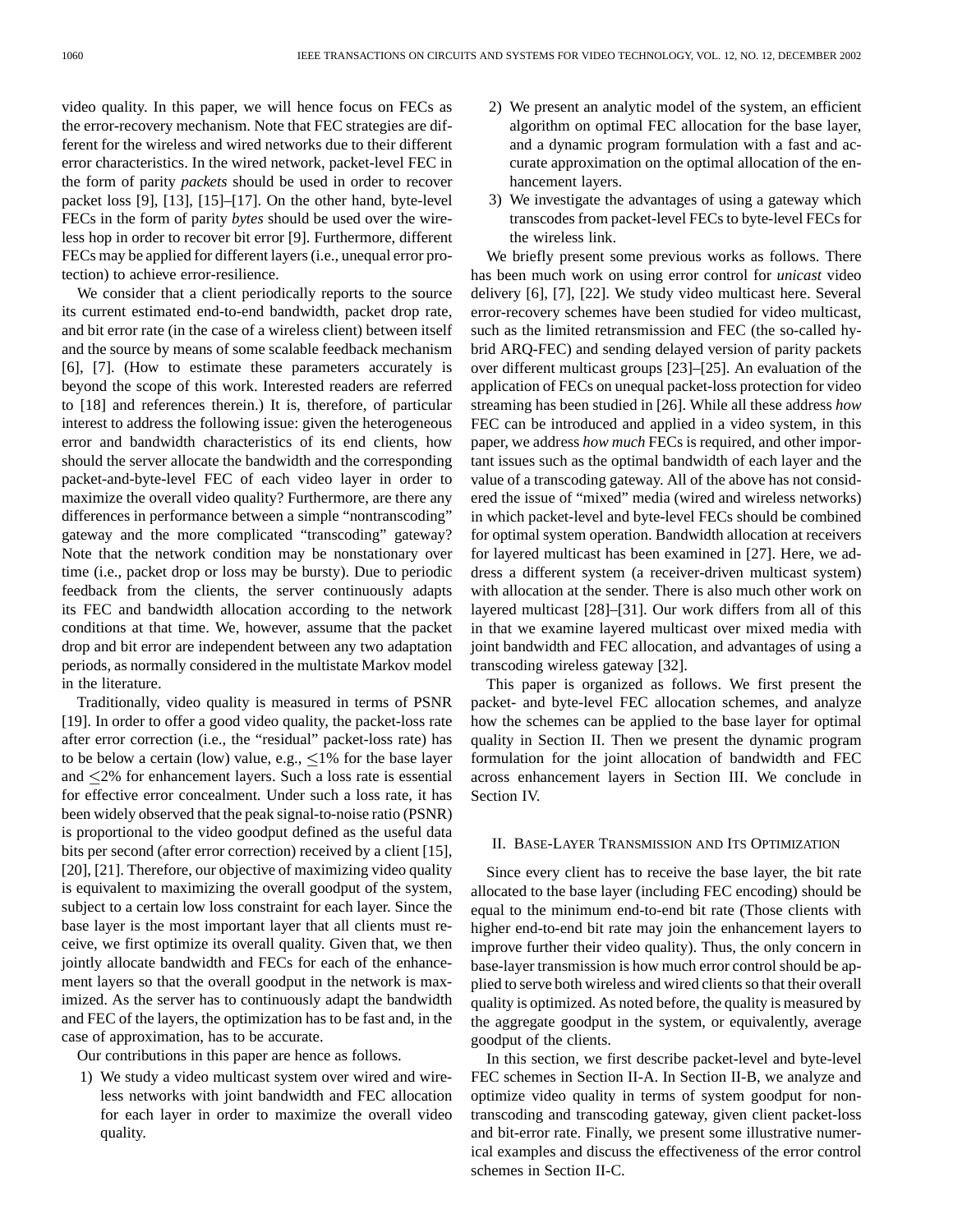

Fig. 2. Packet-level and byte-level FEC scheme for nontranscoding gateway. (a) Data flow of the scheme. (b) FEC generation of the scheme.

## *A. FEC Scheme Descriptions*

We propose mixed packet-level and byte-level FECs to protect the base layer and study the scheme with and without a transcoding gateway.

*1) Nontranscoding Gateway:* With a nontranscoding gateway, both packet-level and byte-level FEC encodings have to be done at the video server, and error correction are only done at the end clients. We show the flow of FEC encoding and decoding in Fig. 2(a). At the server, the compressed stream is first encoded with byte-level FEC followed by packet-level FEC. The decoding part is the reverse of the encoding process. Note that with this system, the byte-level FEC does not really helps those wired clients (where packet drops occur) in improving their error resilience capability.

In Fig. 2(b), we show how to generate the two levels of FEC based on RS code. For the byte-level FEC, the encoder processes in symbols, where each symbol consists of m bits ( $m = 8$  in general). Given a packet of size  $n_b$  bytes,  $k_b(\geq 1)$  bytes of source data are packed with  $n_b - k_b$  parity bytes, where  $k_b = n_b, n_b -$ 2,.... This is the so-called  $RS(n_b, k_b)$  code, which is able to correct up to  $t_b$  symbol errors in a packet, where

$$
t_b = \left\lceil \frac{n_b - k_b}{2} \right\rceil. \tag{1}
$$

The packet size  $n_b$  is limited by  $2^m - 1$  symbols; therefore, for  $m = 8, n_b \leq 255.$ 

With every  $k_p$  of these byte-encoded video packets, a packetlevel FEC is then applied to generate  $n_p - k_p$  parity packets to form a block of  $n_p$  packets. This is generated as follows. The *i*th byte of each of the  $k_p$  video packets  $(1 \le i \le n_b)$  is taken out to generate  $n_p - k_p$  parity bytes. The generated parity bytes are then redistributed as the *i*th byte of each of the  $n_p - k_p$  parity packets. Since all the packets are sequenced, up to

$$
t_p = n_p - k_p \tag{2}
$$

packet losses in a block can be corrected. Clearly, as a block of packets has to be ready before packet-level FEC is done, the delay of the system increases with  $n_p$ . Therefore, in reality, the client delay requirement determines the  $n<sub>p</sub>$  that can be used.

The server computes the optimal allocation between the video data rate, the packet-level FEC rate (defined as the number of packet-level FEC parity bits per second), and the byte-level FEC rate (defined as the number of byte-level FEC parity bits per second) given the feedbacks from the end clients. Let  $G$  be the multicast group size. The feedbacks for client  $g(1 \leq g \leq G)$ are in terms of the estimated end-to-end available bit rate  $B<sub>g</sub>$  and the packet drop rate  $\ddot{P}_{l,q}(\ddot{P}_{l,q}$  may be estimated by the missing sequence numbers of the packets)  $2$  and, for wireless clients, the bit-error rate of the wireless hop  $\hat{e}_{b,q}$  (note that  $\hat{e}_{b,q}$  may be estimated after accounting for the limited ARQ recovery in the wireless hop or by using a two-state Markov process as given in [33]).

Given the feedback information, the server has to first decide the packet-level and byte-level FEC rates for the base layer, with its transmission rate, including all the redundant bits is equal to the least end-to-end bit rate in the multicast group (i.e.,  $R_0 =$  $\min_{g} \hat{B}_{g}$ ). Let the packet-level FEC rate be  $R_{p}$  and the bytelevel FEC rate be  $R_b$ . Given  $(n_p, k_p)$  and  $(n_b, k_b)$ ,  $R_p$  and  $R_b$ are clearly given by

$$
R_p = R_0 \left(\frac{n_p - k_p}{n_p}\right) \tag{3}
$$

and

$$
R_b = R_0 \left(\frac{k_p}{n_p}\right) \left(\frac{n_b - k_b}{n_b}\right). \tag{4}
$$

The video source rate  $R_s$ , defined as the data rate excluding all the FEC, is then given by

$$
R_s = R_0 - R_p - R_b
$$
  
=  $R_0 \left(\frac{k_b}{n_b}\right) \left(\frac{k_p}{n_p}\right)$ . (5)

The nomenclature used in this paper is shown in Table I.

Ĩ

*2) Transcoding Gateway:* A transcoding gateway transcodes video packets from packet-level FEC to byte-level FEC before forwarding the packets to the wireless clients. We show in Fig. 3(a) the block diagram of a system with such gateway. The gateway first recovers any dropped packets by the packet-level FEC and then pads the video packets with byte-level FEC parity. Note that the wired clients need to perform packet-level FEC operations only, and, in contrast with the nontranscoding gateway, byte-level FEC encoding is done at the gateway rather than the server. We consider a simple transcoding gateway which does not do any packet fragmentation or reassembly. We see that a transcoding gateway achieves slightly lower bit-rate requirement than the nontranscoding one

<sup>2</sup>We define a packet as "dropped" if the packet is in error during its transmission over the network. A dropped packet is (permanently) "lost" if it cannot be recovered after packet-level FEC.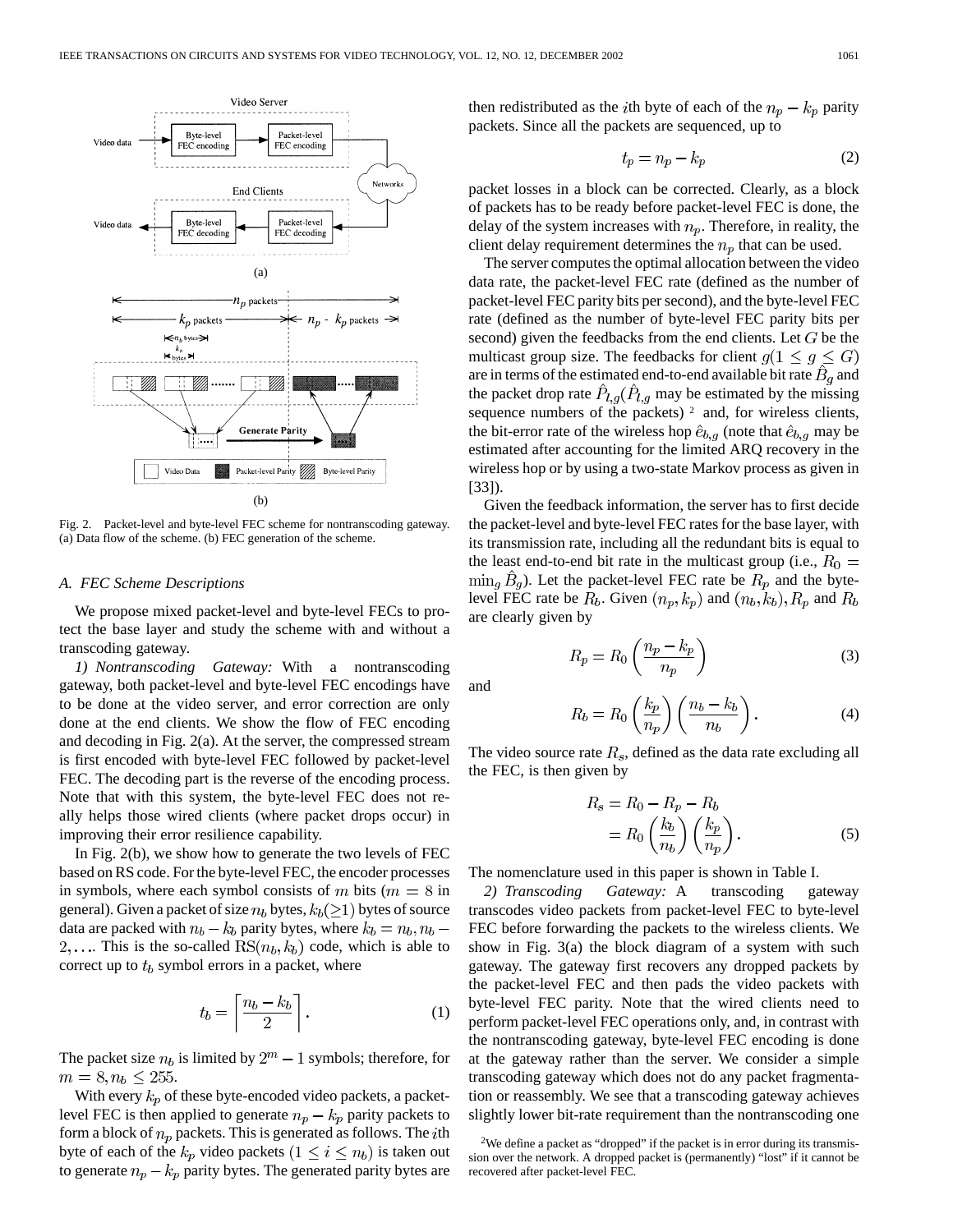| TABLE I                             |
|-------------------------------------|
| <b>NOTATIONS USED IN THIS PAPER</b> |

| $\boldsymbol{N}$  | ÷                    | Total number of clients in the system                                                                    |  |  |
|-------------------|----------------------|----------------------------------------------------------------------------------------------------------|--|--|
| L                 | ÷                    | Number of video layers                                                                                   |  |  |
| G                 | $\ddot{\phantom{a}}$ | Size of multicast group (number of clients)                                                              |  |  |
| $R_i$             | ÷                    | Transmission rate of the <i>i</i> th layer (bits/s)                                                      |  |  |
| $\hat{B}_g$       | ÷                    | Estimated end-to-end available bitrate for client $g$ (bits/s)                                           |  |  |
| $\hat{P}_{l,\,g}$ | $\ddot{\phantom{a}}$ | Estimated packet drop rate in the wired networks for client $g$                                          |  |  |
| $\overline{P}_l$  | $\ddot{\cdot}$       | Average packet drop rate in the wired network                                                            |  |  |
| $\hat{e}_{b,g}$   | $\ddot{\cdot}$       | Estimated bit error rate over the wireless hop for client $q$                                            |  |  |
| $\overline{e}_b$  | $\vdots$             | Average bit error rate over the wireless hop                                                             |  |  |
| $e_{s,g}$         |                      | Symbol error rate in the wireless hop for client $q$                                                     |  |  |
| $n_b$ , $n_p$     | $\ddot{\phantom{a}}$ | Packet size of the byte-level FEC (bytes) and block size of the packet-level FEC (packets), respectively |  |  |
| $k_b, k_p$        | $\ddot{\phantom{a}}$ | Data bytes in a byte-level FEC packet and number of packets in a packet-level FEC block, respectively    |  |  |
| $\varepsilon_o$   | ÷                    | Constraint/Requirement on end-to-end packet loss rate (after error correction)                           |  |  |
| $\epsilon_q$      | $\ddot{\phantom{a}}$ | End-to-end packet loss rate (after error correction) for client $g$ for non-transcoding gateway          |  |  |
| $\eta_g$          | ÷                    | End-to-end packet loss rate (after error correction) for client $g$ for transcoding gateway              |  |  |
| $\Gamma_g$        | ÷                    | Goodput for client $g$ (bits/s)                                                                          |  |  |
| $\Gamma$          |                      | Total goodput $\stackrel{\Delta}{=} \sum \Gamma_g$ (bits/s)                                              |  |  |



Fig. 3. Packet-level and byte-level FEC scheme for transcoding gateway. (a) Data flow of the scheme. (b) FEC generation of the scheme.

(or equivalently, higher video quality given a bit-rate constraint) by trading off some system complexity.

We show the detail of the encoding process in Fig. 3(b). The gateway first recovers the  $k_p$  data packets (out of the  $n_p$  FEC block), each of  $k_b$  bytes, and then transcodes the packets to  $n_b$ bytes by padding them with some byte-level FEC. Given the base-layer transmission rate of  $R_0$  bits/s, the packet-level and byte-level FEC rates are clearly given by the same expressions as (3) and (4), respectively. The source rate is, however, given by

$$
R_s = R_0 \left(\frac{k_p}{n_p}\right). \tag{6}
$$

## *B. Quality Optimization*

Here, we analyze the systems with nontranscoding and transcoding gateways and consider how the video quality can be maximized over all the clients in the system. As mentioned before, we consider maximizing the sum of PSNR over all the clients. For a low loss rate (i.e.,  $\langle 10\% \rangle$ , this is equivalent to maximizing the aggregate goodput  $\Gamma$  (bits/s), defined as the useful data bits delivered per second over all clients *after* error correction. Furthermore, let  $\Gamma_q$  be the goodput of the gth client.

Therefore, we study the following byte-level and packet-level FEC allocation problem: Given  $n_b$  and  $n_p$ , find the optimal  $k_p$ , and  $k_b$  in order to maximize

$$
\Gamma = \sum_{g=1}^{G} \Gamma_g \tag{7}
$$

such that the end-to-end packet-loss rate (after error correction) is no more than a certain value  $\varepsilon_o$  (say, 0.01–0.03) over all clients. Here, we consider the sum of the individual goodput, i.e., all the clients in the system have the same priority or importance. If this is not the case, we need to assign some weight to each  $\Gamma_q$  (and thereof each PSNR). This extension is straightforward and will not be pursued further here.

*1) Optimization for Nontranscoding Gateway:* Let us consider a particular client  $g$  (and hence the subscript " $g$ " in some of our equations) and obtain its goodput given  $\ddot{P}_{l,q}$  and  $\hat{e}_{b,q}$ . In the wireless hop, a symbol is considered in "error" if any of the  $m$  bits in the symbol are transmitted in error. Clearly, given the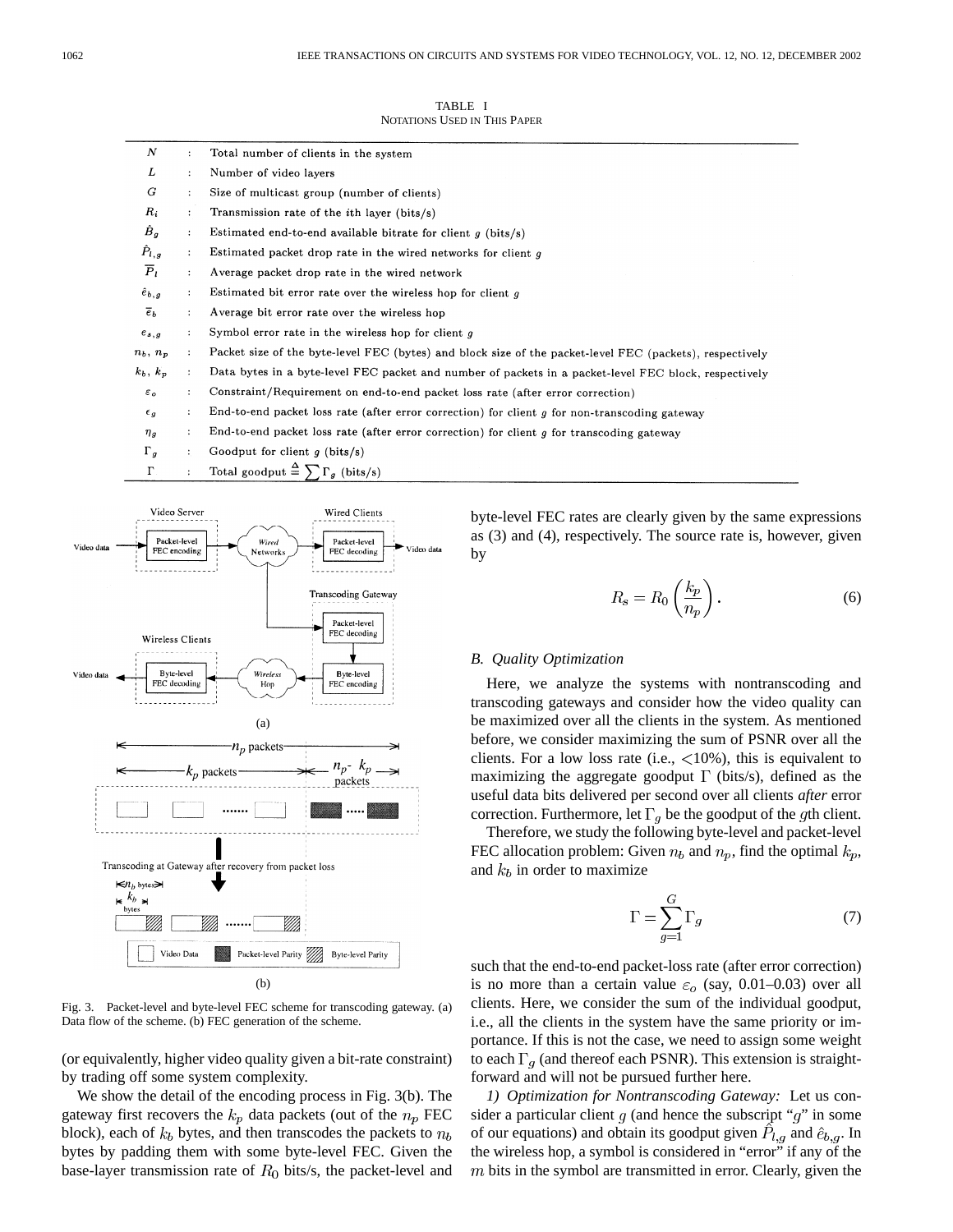bit-error rate  $\hat{e}_{b,q}$  in the wireless channel, the symbol error rate is

$$
e_{s,q} = 1 - (1 - \hat{e}_{b,q})^m. \tag{8}
$$

Since the  $RS(n_b, k_b)$  code corrects up to  $t_b$  symbol errors, the probability that a random packet cannot be recovered by bytelevel FEC is given by

$$
\alpha_g = \sum_{j=t_b+1}^{n_b} \binom{n_b}{j} e_{s,g}^j (1 - e_{s,g})^{n_b - j}.
$$
 (9)

Note that for the wired clients,  $\alpha_g = 0$  as  $\hat{e}_{b,g} = 0$  by definition.

A packet is "dropped" if it is dropped in the wired networks (with rate  $P_{l,q}$ ), or if it is in unrecoverable error (with probability  $\alpha_q$ ) over the wireless hop. Since the two events are independent, the end-to-end packet drop rate from the source to the client is given by

$$
\beta_g = 1 - (1 - \hat{P}_{l,g})(1 - \alpha_g). \tag{10}
$$

Note that the dropped packets may be recovered by the packet-level FEC [see Fig. 2(a)]. Since up to  $t_p = n_p - k_p$ dropped packets in the same block can be recovered by packet-level FECs. By considering the number of packet drops in a FEC block, the probability that a random packet is permanently "lost" (i.e., the end-to-end packet-loss rate after error correction) is given by (see [6] and [7])

$$
\epsilon_g = \sum_{k=t_p+1}^{n_p} \frac{k}{n_p} \left(\frac{n_p}{k}\right) \beta_g^k (1-\beta_g)^{n_p-k}.\tag{11}
$$

The goodput of the client  $q$  is hence given by

$$
\Gamma_g = R_0 \left(\frac{k_b}{n_b}\right) \left(\frac{k_p}{n_p}\right) \times (1 - \epsilon_g). \tag{12}
$$

The allocation problem is a two-dimensional search on  $k_p$  and  $k_b$ , which is of complexity  $O( G n_p n_b )$  and is not efficient. Validated by extensive runs, we found that packet-level FEC optimization can be done independently with that of byte-level FEC without affecting the results much (less than 1%). Therefore, we can greatly reduce the complexity to  $O(G(n_p + n_b))$  by means of the following two-step procedures.

- *Packet-level FEC optimization* First, we compute  $k_n^*$  so that the residual loss rate over the wired network is no more than  $\varepsilon_o$  by the following. We ignore the wireless links by setting  $\alpha_g = 0$  for all clients. Let  $P_l = \max_q P_{l,g}$ be the maximum packet drop rate for all the clients. If  $P_l \leq \varepsilon_o$ , STOP and proceed to the next step (The packet drop rate is so low that  $k_p^* = n_p$ ). Otherwise, for all the clients with  $P_{l,q} > \varepsilon_o$ , search for the largest  $k_p < n_p$  (i.e., for minimum parities) such that the end-to-end residual loss rate  $\epsilon_q$  [in accordance with (11)] of all these clients are no more than  $\varepsilon_o$ . This is the  $k_p^*$  required.
- *Byte-Level FEC optimization* Now, we reintroduce  $\alpha_q$ for all wireless clients. Given  $k_p^*$ , find the largest  $k_b < n_b$ , such that  $\epsilon_g$  [in accordance with (11)] for all the wireless clients are no more than  $\varepsilon_o$ . This is the  $k_b^*$  required.

TABLE II CLIENTS' PROFILE USED FOR TRANSCODING AND NON-TRANSCODING GATEWAYS

|           | $P_{l,g}(\%)$ | $\hat{e}_{b,g}$ (10 <sup>-</sup> |
|-----------|---------------|----------------------------------|
| client 1  | 2.0572        | 0.9993                           |
| client 2  | 1.7179        | 0.5460                           |
| client 3  | 2.4790        | 0.8594                           |
| client 4  | 1.8248        | 1.3363                           |
| client 5  | 2.7698        | 1.0134                           |
| client 6  | 1.3341        | 0.0                              |
| client 7  | 2.1079        | 0.0                              |
| client 8  | 2.7578        | 0.0                              |
| client 9  | 1.1049        | 0.0                              |
| client 10 | 2.4529        | $0.0\,$                          |

*2) Optimization for Transcoding Gateway:* Consider a client  $q$ . The probability that a random packet is permanently lost over the wired network is clearly given by

$$
\gamma_g = \sum_{k=t_p+1}^{n_p} \frac{k}{n_p} \left(\frac{n_p}{k}\right) \hat{P}_{l,g}^k (1-\hat{P}_{l,g})^{n_p-k}.
$$
 (13)

If it is a wireless client, the packets corrected after packet-level FEC are transmitted over the wireless hop. The probability that these packets cannot be recovered due to wireless error has already been obtained as  $\alpha_q$  in (9) (again, for the wired client,  $\alpha_q = 0$ ). Therefore, the end-to-end packet-loss rate after error correction is given by (by the independence of error rates in the wired and wireless networks)

$$
\eta_g = 1 - (1 - \gamma_g)(1 - \alpha_g) \tag{14}
$$

and hence, the goodput of the client is

$$
\Gamma_g = R_0 \left(\frac{k_p}{n_p}\right) \times (1 - \eta_g). \tag{15}
$$

As in the nontranscoding case, we again observe that the packet-level FEC can be done independently of the byte-level FEC in this case. The optimization procedure is, hence, the same as that of the nontranscoding case, except that  $\epsilon_g$  is replaced by  $\eta_a$  in (14).

## *C. Illustrative Numerical Examples and Results*

In this section, we compare the performance of transcoding and nontranscoding gateways. We consider a baseline system of  $G = 10$  clients, with half of them being wireless clients. We show in Table II  $P_{l,g}$  and  $\hat{e}_{b,g}$  of each client, which are generated by assuming that they are uniformly distributed with mean  $\bar{P}_l = 2\%$  and  $\bar{e}_b = 10^{-4}$ , respectively. Note that clients 1–5 are wireless users, while the remaining are wired. The other baseline parameters are  $\varepsilon_o = 1\%, n_b = 255, n_p = 40$ , and  $R_0 = 100$  kbits/s. Optimal FEC allocation will first be performed given these parameters. Then, in our sensitivity analysis, we vary the other parameters, one at a time.

In Fig. 4, we show  $k_p^*$  versus  $\varepsilon_o$  for the transcoding and nontranscoding cases. Clearly, both cases have the same optimal  $k_p^*$ (due to the same optimization step in  $k_p^*$ ).  $k_p^*$  increases with  $\varepsilon_o$  in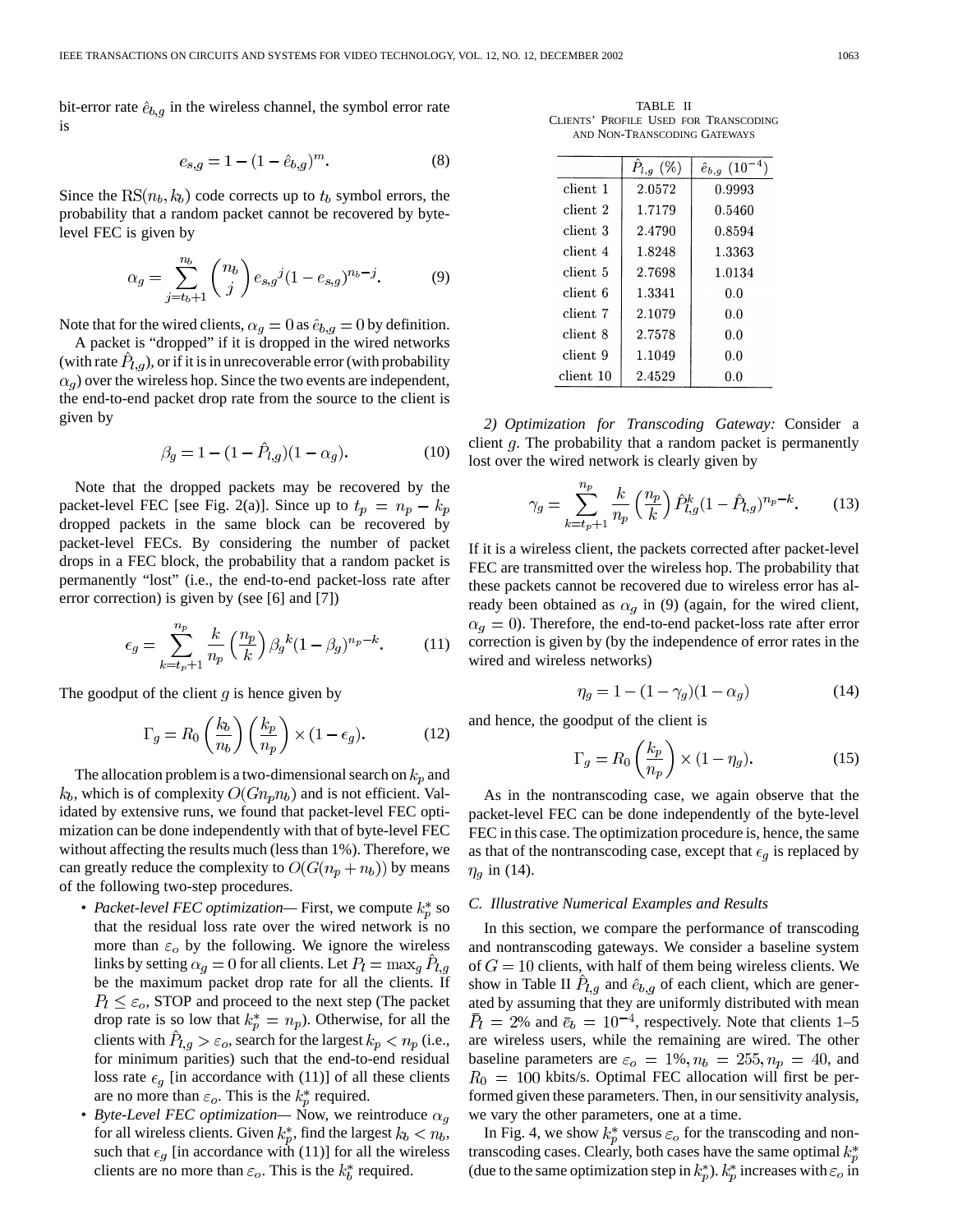

Fig. 4.  $k_p^*$  versus  $\varepsilon_o$  given  $k_b^*$  for transcoding and nontranscoding gateways  $(\bar{e}_b = 10^{-4}, \bar{P}_t = 2\%, n_b = 255$  bytes,  $n_p = 40$  packets).



Fig. 5.  $k_b^*$  versus  $\varepsilon_o$  given  $k_p^*$  for transcoding and nontranscoding gateways  $(\bar{e}_b = 10^{-4}, \bar{P}_l = 2\%, n_b = 255 \text{ bytes}, n_p = 40 \text{ packets}).$ 

a stepwise manner (due to the constraint on integral value). Note that  $k_n^*$  is already very close to  $n_p$ , indicating that little packetlevel FEC is necessary to achieve a low end-to-end packet loss. The packet-level FEC is so effective that even though most of the  $P_{l,q}$ 's are greater than 2%, only a few parity packets (two, in this case) are needed to bring  $\varepsilon_o$  to as low as 1%. No parity is necessary when  $\varepsilon_o \ge \max_g P_{l,g}$  (as all client has  $P_{l,g} < \varepsilon_o$ ).

Next, in Fig. 5, we show the corresponding  $k_b^*$  versus  $\varepsilon_o$  for transcoding and nontranscoding gateways. Both cases share almost the same  $k_b^*$ . As compared with  $k_p^*, k_b^*$  is quite insensitive to  $\varepsilon_o$ ; it increases relatively slowly. Therefore, as  $\varepsilon_o$  changes,  $k_p$  is a more important parameter to adjust. Note that for  $\hat{e}_{b,g}$  =  $10^{-4}$ , a random packet without any byte-level FEC is in error occurs with probability of  $1-(1-\hat{e}_{b,g})^{mn_b}=0.18.$  Even with this packet-loss rate, only a few parity bytes (about 4–6 in our plot) are enough to bring this error rate down to a low level given by  $\varepsilon_o$ . This again indicates the efficiency of byte-level FEC. The "dips" in the figure corresponds to the "rises" in Fig. 4. This is because once  $k_p^*$  is increased, the packet-level error-correction capability decreases and hence a lower  $k_b^*$  (and thereof a



Fig. 6.  $\Gamma^*$  versus  $\varepsilon_o$  for transcoding and nontranscoding gateways ( $\bar{e}_b$  =  $1^4$ ,  $\bar{P}_l = 2\%, n_b = 255$  bytes,  $n_p = 40$  packets).



Fig. 7.  $k_p^*$  versus  $\bar{P}_l$  for transcoding and nontranscoding gateways ( $\bar{e}_b$  =  $10^{-4}$ ,  $\varepsilon_o = 1\%$ ,  $n_b = 255$  bytes,  $n_p = 40$  packets).

stronger byte-level correction capability) is needed to compensate. As  $\varepsilon_o$  increases, the  $k_b^*$  jumps back up as the system can tolerate more end-to-end packet loss.

We show in Fig. 6 the corresponding optimal goodput  $\Gamma^*$ according to (12) (i.e., with  $k_p^*$  and  $k_b^*$ ) versus  $\varepsilon_o$  for the transcoding and nontranscoding cases. Though the goodput for the transcoding case is higher, there is no much difference between them (only about a 2% difference here). This is expected because, from (15) and (12), the ratio of the nontranscoding and transcoding goodputs for client  $g$  is given by  $(k_b^*(\text{nontranscoding})/n_b) \times (1 - \epsilon_g)/(1 - \eta_g) \approx k_b^*/n_b$ . From Fig. 5, we have already seen that  $k_b^*$  for the nontranscoding gateway is very close to  $n_b$ , and hence the difference is small. As  $\varepsilon_o$  increases,  $\Gamma^*$  in general first increases and then decreases (the decrease is shown for the transcoding case). This is due to the following.  $\Gamma$  is affected by two factors: 1) the end-to-end packet-loss rate  $\epsilon_q$  and  $\eta_q$  ( $\Gamma$  decreases with them) and 2)  $k_p$ and  $k_b$  ( $\Gamma$  increases with them). From Fig. 5, we see that when  $\varepsilon_o$  is small, the effect of  $k_p^*$  and  $k_b^*$  dominate, while when  $\varepsilon_o$  is higher, the error rate dominates and  $\Gamma^*$  decreases. For the cases of interest (i.e.,  $\varepsilon_o \leq 5\%$ ),  $\Gamma^*$  increases with  $\varepsilon_o$ .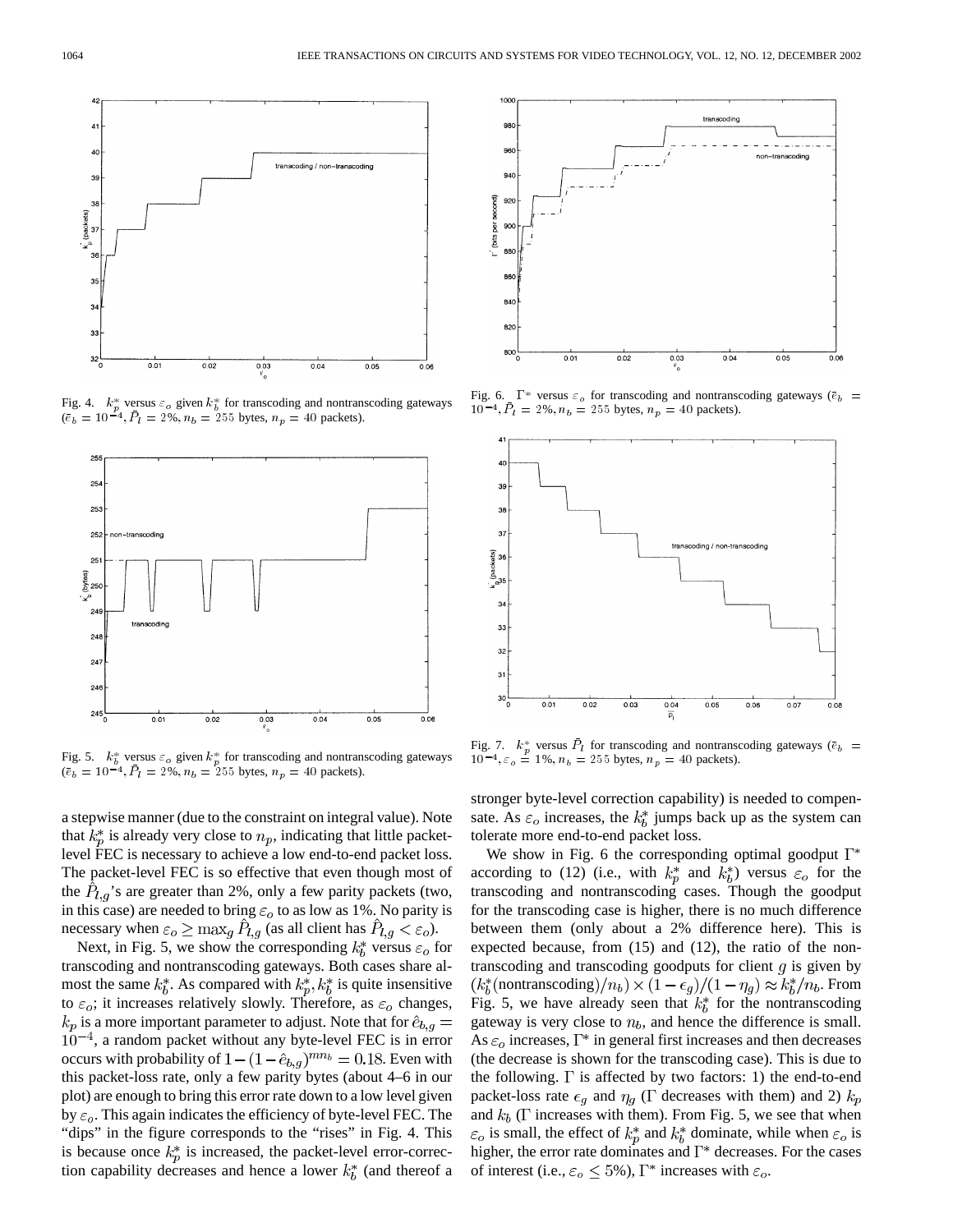

Fig. 8.  $k_b^*$  versus  $\bar{e}_b$  for transcoding and nontranscoding gateways ( $\bar{P}_l$  =  $2\%$ ,  $\varepsilon_o = 1\%$ ,  $n_b = 255$  bytes,  $n_p = 40$  packets).

In Fig. 7, we show how  $k_p^*$  varies with  $\bar{P}_l$ . Clearly,  $k_p^*$ decreases with  $\bar{P}_l$  as more error protection is necessary. The packet-level FEC is quite effective, as only a few parity packets (given by  $n_p - k_p^*$ ) are able to bring a high  $\bar{P}_l$  (say, 7%–8%) to a low  $\varepsilon_o$  value (1%).

In Fig. 8, we show  $k_b^*$  versus  $\bar{e}_b$  for transcoding and nontranscoding cases. Clearly, there is not much difference between these cases. In general,  $k_b^*$  decreases with  $\bar{e}_b$  because more parity bytes are needed. As  $\bar{e}_b$  increases,  $k_b^*$  remains quite flat at the beginning and then sharply decreases. This indicates that when the bit error is high, many more parity bytes are needed to achieve a certain error rate after FEC. From the figure, we also see that when  $\bar{e}_b$  is greater than a certain value (about 5% in this case), the bit-error rate is too high, and thus the byte-level FEC is no longer effective in bringing errors in the wireless hop down to  $\varepsilon_o.$ 

# III. JOINT BANDWIDTH AND FEC OPTIMATION FOR THE ENHANCEMENT LAYERS

While the quality optimization of the base-layer focuses mainly on FEC allocation, the optimization of the enhancement layers has two dimensions: both FEC and bandwidth allocations. This is the subject of discussion in this section.

In our system, the video is encoded into a total of  $L$  enhancement layers (i.e., the video stream has  $L+1$  layers including the base layer). Note that in layered encoding, a higher layer can be decoded only if all the lower layers are received. Let the bandwidth of enhancement layer *l* be  $R_l$  bits/s  $(1 \le l \le L)$ , where the higher the index  $l$  is, the higher is the enhancement layer (i.e., a client cannot decode the layer  $i$  without receiving all of its preceding  $i - 1$  layers). Each of the layers is carried by a multicast group. The clients in the network join as many layers as possible; however, none of them joins more layers than its estimated end-to-end bandwidth can accommodate.

We assume that the video quality is enhanced (in terms of PSNR) due to the enhancement layers is linearly dependent on the aggregate goodput of the layers received, i.e., the quality is independent on the number of layers and how the goodput is



Fig. 9. Mapping of  $\hat{B}_q$  to  $R_l$ .

partitioned among them. Clearly, if the layer bit rates are set too low, the sum of goodput is low. On the other hand, if the layer bit rates are set too high, many clients can only join a few layers and hence the aggregate goodput is also low. Therefore, there is an optimal allocation such that the aggregate goodput is maximized. The optimization of the enhancement layers then becomes: What are the bandwidth and FEC of each of the enhancement layers in order to maximize the sum of video quality enhanced in terms of the goodput of each client?

In Section III-A, we first formulate the allocation problem and present a dynamic program to solve it. In order to reduce the time complexity of the optimization, an approximation method on the bandwidth partition is discussed in Section III-B. We show some illustrative results in Section III-C.

# *A. Dynamic Program Optimization*

To formulate the optimization problem, we start by ordering the end-to-end bandwidth in increasing order, so that  $\hat{B}_i \geq \hat{B}_i$ for  $i > j$ . We plot  $\hat{B}_g$  versus the client index g in Fig. 9. Clearly,  $R_0 = \hat{B}_1$  is the base-layer bit rate.  $R_l$ 's,  $1 \le l \le L$ , are added on top of each other, one by one. Let

$$
R^{(l)} = \sum_{i=1}^{l} R_i
$$
 (16)

be the cumulative transmission rate of the enhancement layers up to and including layer *l* (by definition,  $R^{(0)} = R_0 = B_1$ ); therefore,  $R_l = R^{(l)} - R^{(l-1)}$ . Then, all clients with would join enhancement layer  $l$ .

Obviously, in order to maximize the goodput, we only need to consider

$$
R^{(l)} \in \{\hat{B}_2, \dots, \hat{B}_G\}, \quad l \ge 1. \tag{17}
$$

In other words,  $R_l = B_i - R^{(l-1)}$ , for some  $(R^{(i)} \neq R^{(j)}$  for  $i \neq j$ ). For example, in the figure, the first enhancement layer is encoded with transmission rate  $R_1 =$  $\hat{B}_3 - R^{(0)} = \hat{B}_3 - \hat{B}_1.$ 

Obviously, there is no issue in bandwidth assignment when  $L \geq G - 1$  (i.e., the number of enhancement layers is larger than the user pool); the server simply encodes the lowest  $G - 1$ enhancement layers with  $R_l = \hat{B}_{l+1} - \hat{B}_l$ . Hence, we will only focus on the  $L < G - 1$  case in the following.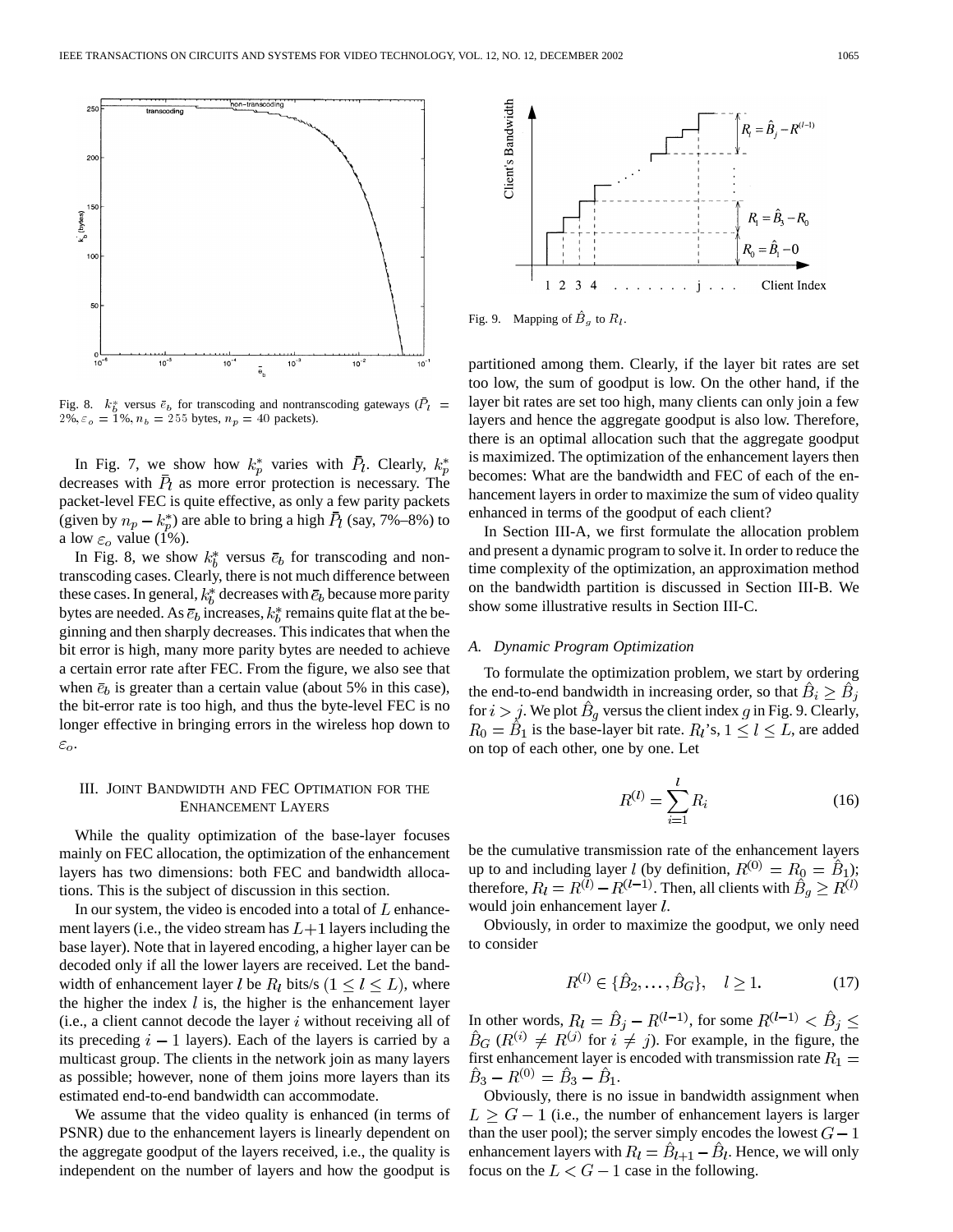Let  $S_l$  be the set of clients who join the lth enhancement layer (and hence all layers below). Clearly, the sum of the goodput for all the clients joining enhancement layer  $l$  is given by

$$
\Gamma^{(l)} = \sum_{g \in \mathcal{S}_l} \Gamma_g(R_l) \tag{18}
$$

where  $\Gamma_q(R_l)$  is the goodput of client g joining layer l. From the derivation in the previous section, we have

$$
\Gamma_g(R_l) = \begin{cases}\nR_l\left(\frac{k_{p,l}^*}{n_p}\right)(1 - \eta_{g,l}), & \text{for transcoding} \\
R_l\left(\frac{k_{b,l}^*}{n_b}\right)\left(\frac{k_{p,l}^*}{n_p}\right)(1 - \epsilon_{g,l}), & \text{otherwise}\n\end{cases}
$$
\n(19)

where  $k_{p,l}^*$  and  $k_{b,l}^*$  are the packet-level and byte-level FEC for layer  $l$ , respectively (depending on the loss characteristics of those clients joining the multicast group), while  $\epsilon_{k,l}$  and  $\eta_{k,l}$ are given according to (11) and (14), respectively.

Therefore, the total goodput of the system due to the  $L$  enhancement layers  $\Gamma_{[L]}$  is given by

$$
\Gamma_{[L]} = \sum_{l=1}^{L} \Gamma^{(l)}.
$$
\n(20)

We denote  $\Gamma_{[l]}^*(x)$  as the maximum goodput given that there are  $l$  enhancement layers and the maximum end-to-end bandwidth is x, where  $x \in {\hat{B}_2, \ldots, \hat{B}_G}$ . Clearly, we are interested in  $\Gamma_{[L]}^*(\hat{B}_G)$  (which is equal to  $\Gamma_{[L]}$  in (20)). By noting that the goodput for  $l$  enhancement layers is the sum of the goodput for the *l*th layer and  $(l-1)$  layers below,  $\Gamma_{[L]}^*(B_G)$  can be computed recursively with the following dynamic program by solving for  $R^{(i)}$ 's (and hence  $R_i$ 's)

$$
\Gamma_{[L]}^{*}(\hat{B}_{G}) = \max_{\substack{\hat{B}_{L+1} \leq x < \hat{B}_{G};\\R^{(L-1)} < R^{(L)} \leq \hat{B}_{G}}} \left(\Gamma^{(L)} + \Gamma_{[L-1]}^{*}(x)\right)
$$
\n
$$
\Gamma_{[L-1]}^{*}(y) = \max_{\substack{\hat{B}_{L} \leq x < y;\\R^{(L-2)} < R^{(L-1)} \leq y}} \left(\Gamma^{(L-1)} + \Gamma_{[L-2]}^{*}(x)\right)
$$
\n
$$
\vdots
$$
\n
$$
\Gamma_{[L-i]}^{*}(y) = \max_{\substack{\hat{B}_{L-i+1} \leq x < y;\\R^{(L-i-1)} < R^{(L-i)}}} \left(\Gamma^{(L-i)} + \Gamma_{[L-i-1]}^{*}(x)\right)
$$
\n
$$
\vdots
$$
\n
$$
\Gamma_{[1]}^{*}(y) = \max_{\substack{\hat{B}_{L} \leq R^{(1)} < y;\\R^{(L-i-1)} < R^{(L)}}} \Gamma^{(1)}.
$$
\n(21)

# *B. Efficient Approximation on Layer Bandwidths*

In each of the recursive steps in the dynamic program above, there are  $O(G)$  possibilities of  $R^{(l)}$ ; therefore, the search space of the above bit rate and FEC allocation problem is  $O(GL(n_p + n_b))$ . Clearly, the complexity becomes excessive for a large number of clients. In this section, we present an approximation of the allocation problem when the user pool is large and the error rate is negligible. The approximation can be done quickly and can be used for initial search. In this way, the search space is greatly reduced to  $O(L(n_p + n_b))$ . We show that our approximation matches well with the actual computation of the dynamic program with a finite user pool and reasonable error rates.

Consider a large number of clients (i.e.,  $G \to \infty$ ) with their end-to-end bandwidth distributed according to some probability density function (pdf)  $f(x)$  which ranges from  $B_{\text{min}}$  to  $B_{\text{max}}$ . Note that a total of  $G\int_{B(U)}^{V} f(x) dx$  clients are with enhancement bit rate of  $R^{(l)} - B_{\text{min}}$  (since the bit rate of the base layer is  $\hat{B}_{\text{min}}$ ), the aggregate goodput of all the clients for the enhancement layers is then given by

$$
\frac{\Gamma_{[L]}}{G} \approx \sum_{l=1}^{L-1} (R^{(l)} - \hat{B}_{\text{min}}) \int_{R^{(l)}}^{R^{(l+1)}} f(x) dx
$$

$$
+ (R^{(L)} - \hat{B}_{\text{min}}) \int_{R^{(L)}}^{\hat{B}_{\text{max}}} f(x) dx. \quad (22)
$$

The corresponding  $R^{(l)*}$ 's ( $1 \le l \le L$ ) that yield the maximum goodput can be obtained by setting  $\partial \Gamma_{[L]}/\partial R^{(l)} = 0, \forall l$ .

Note that our approximation works for all kinds of bandwidth distribution (e.g., Gaussian, uniform, beta,  $\dots$ , etc) as long as the corresponding pdf  $f(x)$  is known. The shape of  $f(x)$  may depend on some parameter, say  $\theta$  (e.g., for Gaussian distribution,  $\theta$  may be the mean and/or variance, while for uniform distribution,  $\theta$  may be the mean). Therefore,  $R^{(l)*}$  obtained is a function of  $\theta$ . In reality,  $\theta$ , and hence the actual  $f(x)$  may be estimated by curve-fitting (some of) the feedbacks from the clients using regression.

As an example, let us consider that the end-to-end bandwidth of the clients is uniformly distributed between  $B_{\text{min}}$  and  $B_{\text{max}}$ (with mean  $(\hat{B}_{\text{max}} - \hat{B}_{\text{min}})/2$ ), i.e.,  $f(x) = 1/(\hat{B}_{\text{max}} - \hat{B}_{\text{min}})$ . Thus

$$
\frac{\Gamma_{[L]}}{G} = \sum_{l=1}^{L-1} (R^{(l)} - \hat{B}_{\text{min}}) \left( \frac{R^{(l+1)} - R^{(l)}}{\hat{B}_{\text{max}} - \hat{B}_{\text{min}}} \right) + (R^{(L)} - \hat{B}_{\text{min}}) \left( \frac{\hat{B}_{\text{max}} - R^{(L)}}{\hat{B}_{\text{max}} - \hat{B}_{\text{min}}} \right)
$$
(23)

from which we get

$$
R^{(l)*} = \hat{B}_{\min} + l \times \frac{\hat{B}_{\max} - \hat{B}_{\min}}{L + 1}
$$
 (24)

and hence

$$
R_l^* = \frac{\hat{B}_{\text{max}} - \hat{B}_{\text{min}}}{L + 1} \tag{25}
$$

which is the approximated layered bit rate obtained.

# *C. Illustrative Numerical Examples and Results*

In this subsection, we show the results of the joint bandwidth and FEC optimization. All enhancement layers are transmitted with end-to-end loss requirement of  $\varepsilon_o = 2\%$ , while that of the base-layer is  $\varepsilon_o = 1\%$ . We use the same baseline system as considered in the previous section, with the video stream consisting of four enhancement layers. As there is not much difference between the transcoding and nontranscoding scheme, we will use the latter in this subsection. The client end-to-end bandwidths are uniformly distributed between  $\hat{B}_{\text{min}} = 100$  kb/s and  $\hat{B}_{\text{max}}$ , and therefore the standard deviation of their bandwidth is given by  $(\dot{B}_{\text{max}} - \dot{B}_{\text{min}})/\sqrt{12}$ . The  $\hat{e}_{b,q}$  and  $\dot{P}_{l,q}$  of each client are independently distributed with mean  $\bar{e}_b = 10^{-4}$  and  $P_l = 5\%$ ,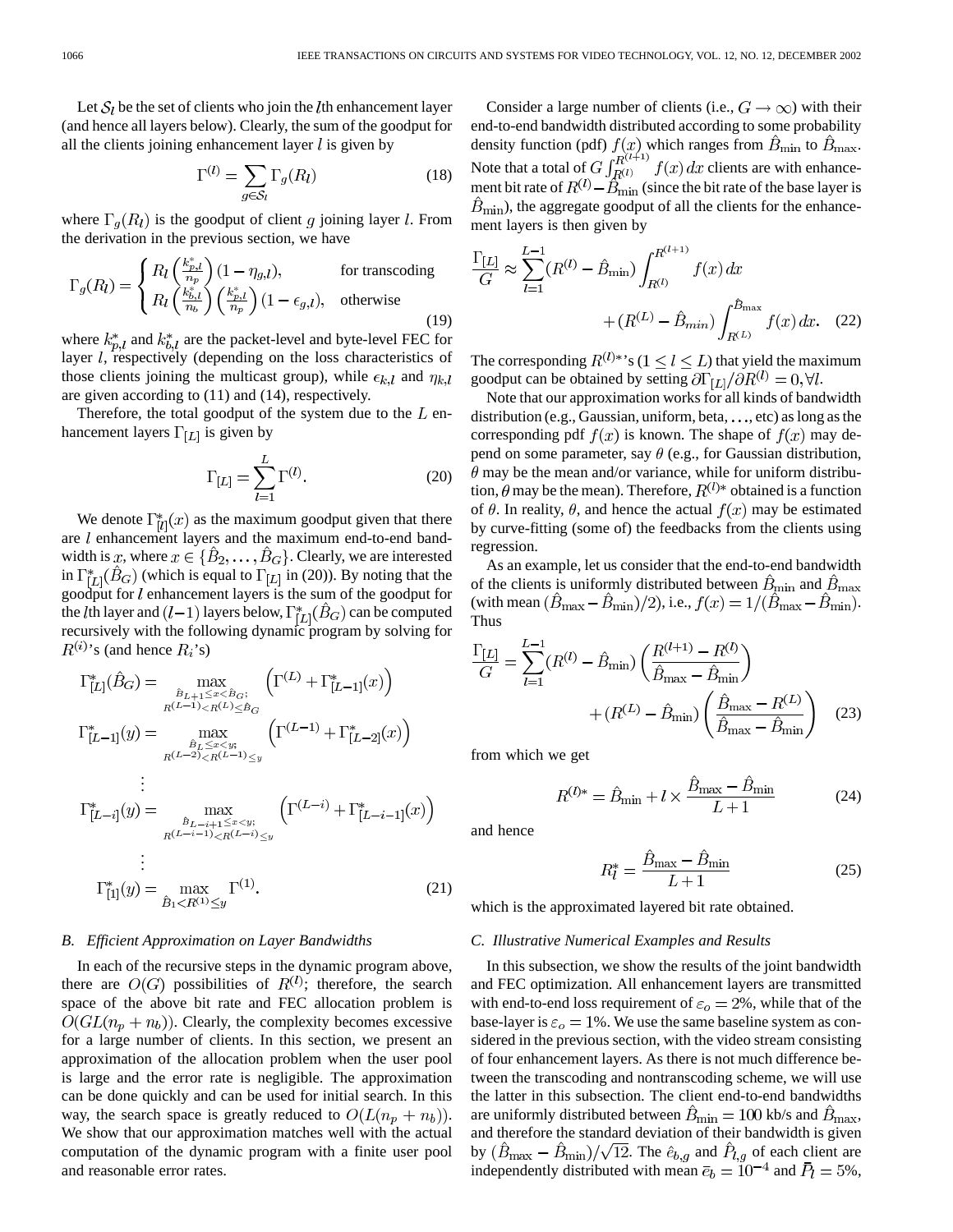

Fig. 10. Transmission rate of enhancement layers  $R_l$  versus the standard deviation of the end-to-end bandwidth of the clients  $(G = 10)$  with five wireless clients,  $\bar{e}_b = 10^{-4}$ ,  $\bar{P}_l = 5\%$ ,  $L = 4$ ,  $n_b = 255$  bytes, and  $n_p = 40$ packets).



Fig. 11. Average goodput  $\Gamma_{[L]}^*/G$  [see (20)] versus the standard deviation of client bandwidth ( $G = 10$  with five wireless clients,  $\bar{e}_b = 10^{-4}$ ,  $L = 4$ ,  $n_b =$ 255 bytes, and  $n_p = 40$  packets).

respectively. The results are averaged over a number of independent runs (typically 50 runs).

We show in Fig. 10 the optimal bandwidth allocated to layer  $l, R_t^*$ , versus the standard deviation of client bandwidth. For the enhancement layers, we show the results for both actual solution of the dynamic program and our approximation from (25). Clearly, our approximation agrees well with the direct computation of the dynamic program. The layered bandwidth increases with the standard deviation because the range of client bandwidth increases. The result shows that our approximation is good even with as few as  $G = 10$  clients, and with a packet drop rate as high as  $\bar{P}_l = 5\%$ . The base-layer bandwidth also increases with the standard deviation, since clients are more likely to have higher end-to-end bandwidth with higher deviation (note that  $\hat{B}_{\text{min}}$  does not change). We have also run the case for  $P_1 = 0\%$ , but there is not much difference in allocation (not shown here). This indicates that the allocation does not depend sensitively on  $\bar{P}_l$ , and that bandwidth heterogeneity, rather



Fig. 12. Average goodput  $\Gamma_{[L]}^*/G$  versus the standard deviation of client bandwidth for transcoding and nontranscoding gateways  $(G = 10 \text{ with } 5$ wireless clients,  $\bar{e}_b = 10^{-4}$ ,  $L = 4$ ,  $n_b = 255$  bytes, and  $n_p = 40$  packets).



Fig. 13.  $k_{p,l}^*$  versus the standard deviation of client bandwidth ( $G = 10$  with five wireless clients,  $\bar{P}_l = 5\%, \bar{e}_b = 10^{-4}, L = 4, n_b = 255$  bytes, and  $n_p = 40$  packets).

than error rate and group size, dominates the choice for the layer bandwidths.

In Fig. 11, we show the average optimal goodput  $\Gamma_{[L]}^*/G$ versus the standard deviation of client bandwidth, given  $\bar{P}_1$ . The average goodput increases with the standard deviation. When  $P_l$  increases, the goodput decreases (due to more FEC). We also show in the figure the ideal case of no packet and bit errors, corresponding to a mean bandwidth over all the clients of  $(\dot{B}_{\text{min}} + \dot{B}_{\text{max}})/2$ . We see that our allocation is reasonably close to the ideal case (the goodput with  $\bar{P}_l = 0\%$  is about 15% lower than the ideal case), indicating the efficiency of our allocation.

We compare the average optimal goodput versus the standard deviation of client bandwidth for both transcoding and nontranscoding gateway in Fig. 12, given  $\bar{P}_l$ . Clearly, the difference between the goodput by the two schemes is negligible. The figure indicates that the variation of client bandwidth is a more important factor in determining goodput than the choice of the gateway.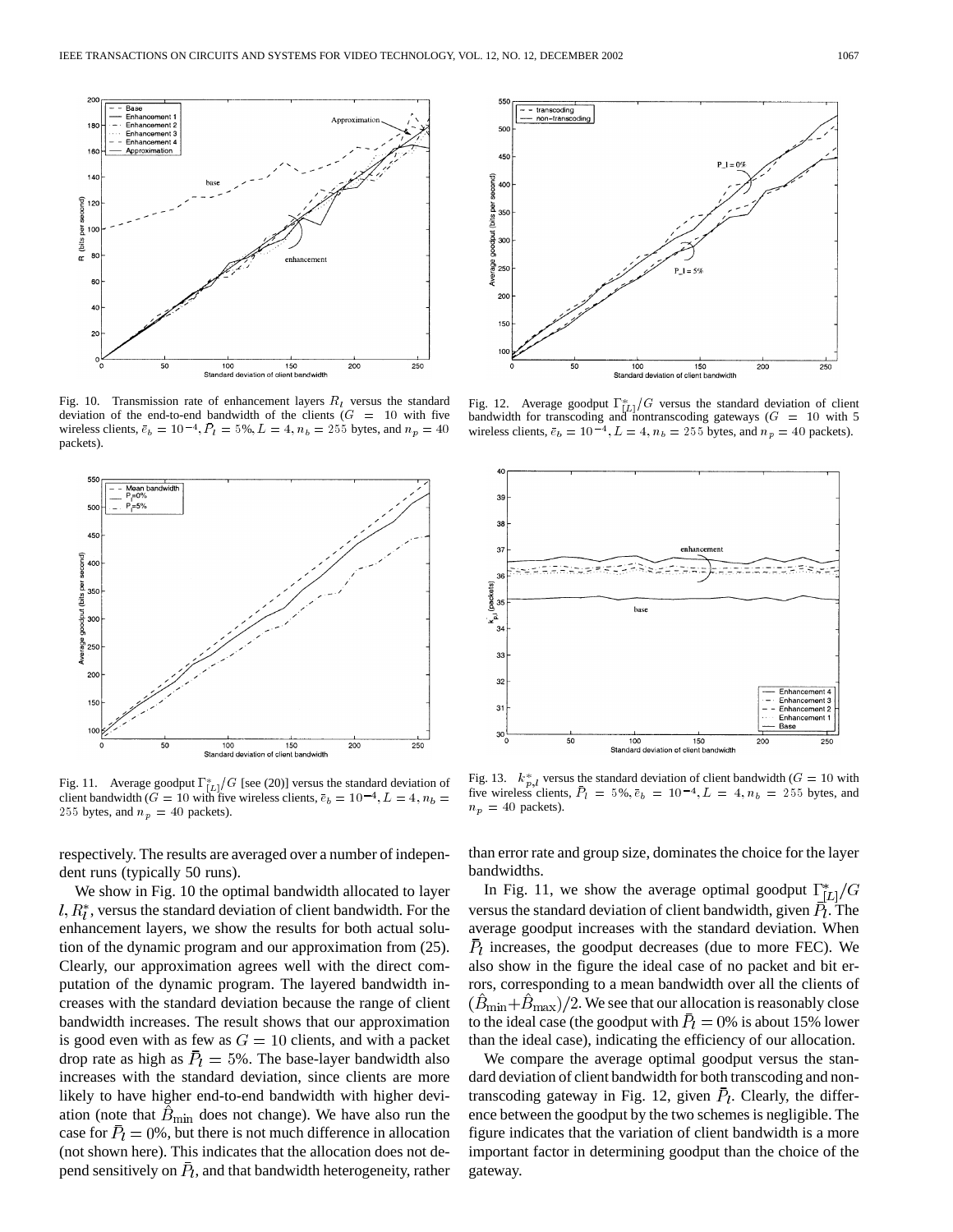

Fig. 14. Average goodput  $\Gamma_{[L]}^*/G$  versus the standard deviation of client bandwidth for different allocation strategies ( $G = 10$  with five wireless clients,  $\bar{e}_b = 10^{-4}, \bar{P}_l = 5\% , L = 4, n_b = 2\bar{5}5$  bytes, and  $n_p = 40$  packets).

We show in Fig. 13 the corresponding  $k_{p,l}^*$  for each layer, which does not depend sensitively on the standard deviation of the client bandwidth. We see that the base layer requires more parity packets (by about one packet) than the enhancement layers, mainly due to its higher  $\varepsilon_o$ . For the enhancement layers, the higher ones require slightly fewer parity packets than the lower ones. This is because  $k_{p,l}^*$  depends on the largest loss rate among the clients joining the layer. Since there are fewer clients joining a higher layer, it is more likely that their maximum loss rate is lower than those of the lower layers. We see that our allocation is effective in terms of FEC parties (only about 10% overhead). The plot for the corresponding  $k_{b,l}^*$  shows a similar trend and is not repeated here.

To show the effectiveness of our joint bandwidth and FEC allocation scheme, we compare the average goodput achieved by our scheme with two simple "naive" bandwidth allocation schemes. These schemes allocate layer bandwidths according to either the highest L client bandwidths (i.e.,  $R^{(l)} = \hat{B}_{G-L+l}$ ) or the lowest L client bandwidths (i.e.,  $R^{(l)} = \hat{B}_{l+1}$ ), respectively. We show the average goodputs of all the schemes in Fig. 14 with  $\bar{P}_l = 5\%$ . Clearly, our optimal scheme achieves higher goodput than both "naive" schemes. The difference is especially high when the variance of user bandwidth is high (by about 10% for the allocation to the highest set of bandwidths and by about 30% for the allocation to the lowest set of bandwidths in this example). This shows the strength of our allocation scheme, especially in a multicast group with diverse end-to-end bandwidth.

# IV. CONCLUSIONS

In this paper, we have studied a layered video multicast system over wired and wireless networks with receiver feedback. The main challenge is to optimize the overall video quality by means of layer bandwidth and FEC allocations for the set of clients given their heterogenous bandwidth and error characteristics, subject to a certain overall loss rate requirement. Furthermore, since there may be a transcoding gateway (which transcodes from packet-level FEC to byte-level FEC) between the wireless clients and the wired network, we have studied the value of such a gateway. We have analyzed the system and proposed an efficient allocation policy.

In order to serve all the clients, the bandwidth of the base layer should be equal to the minimum bandwidth of the clients. The issue of the base-layer transmission is hence how to allocate packet-level and byte-level FEC so as to maximize video quality (in terms of goodput). Instead of a two-dimensional search, we have presented an efficient algorithm for such optimal FEC allocation.

Our results show that the transcoding scheme performs only slightly better in terms of system goodput than the nontranscoding scheme (by about 2%). This is mainly due to the efficiency of FEC encoding (which occupies less than 20% of the data for the packet-level FEC, and less than 10% for byte-level FEC). This small difference may not justify the complexity of such a transcoding gateway. A gateway which transcodes data in some other ways may be more useful.

Clients may join the enhancement layers to further improve the video quality beyond the base layer. The issue is then how to allocate bandwidth and FEC across each layer so as to achieve maximum video quality. We have formulated the problem with a dynamic program, and developed a fast approximation for such allocation. The results show that our approximation agrees with the actual computation of the dynamic program, which is much more complex. Our allocation is effective in the sense that it achieves quality close to the ideal case without packet loss or bit error.

#### **REFERENCES**

- [1] D. Wu, Y. T. Hou, W. W. Zhu, Y.-Q. Zhang, and J. M. Peha, "Streaming video over the Internet: Approaches and directions," *IEEE Trans. Circuits Syst. Video Technol.*, vol. 11, pp. 282–300, Mar. 2001.
- [2] D. Wu, Y. T. Hou, and Y.-Q. Zhang, "Transporting real-time video over the Internet: Challenges and approaches," *Proc. IEEE*, vol. 88, pp. 1855–1877, Dec. 2000.
- [3] B. Girod and N. Farber, "Feedback-based error control for mobile video," *Proc. IEEE*, vol. 87, no. 10, pp. 1707–1723, Oct. 1999.
- [4] L. Vicisano, L. Rizzo, and J. Crowcroft, "TCP-like congestion control for layered multicast data transfer," in *Proc. INFOCOM'98*, vol. 3, San Francisco, CA, Mar./Apr. 1998, pp. 996–1003.
- [5] S. McCanne, M. Vetterli, and V. Jacobson, "Low-complexity video coding for receiver-driven layered multicast," *IEEE J. Select. Areas Commun.*, vol. 15, pp. 983–1001, Aug. 1997.
- [6] Q. Zhang, W. Zhu, and Y.-Q. Zhang, "Network-adaptive rate control with TCP-friendly protocol for multiple video objects," *Proc. IEEE Int. Conf. Multimedia and Expo*, vol. 2, pp. 1055–1058, July/Aug. 2000.
- [7]  $\rightarrow$  "Resource allocation for multimedia streaming over the Internet," *IEEE Trans. Multimedia*, vol. 3, pp. 339–355, Sept. 2001.
- [8] R. Rejaie, M. Handley, and D. Estrin, "RAP: An end-to-end rate-based congestion control mechanism for realtime streams in the Internet," *Proc. IEEE INFOCOM'99*, vol. 3, pp. 1337–1345, Mar. 1999.
- [9] J. G. Kim and M. M. Krunz, "Bandwidth allocation in wireless networks with guaranteed packet-loss performance," *IEEE/ACM Trans. Networking*, vol. 8, pp. 337–349, June 2000.
- [10] G. Ramamurthy and D. Raychaudhuri, "Performance of packet video with combined error recovery and concealment," in *Proc. INFOCOM'95*, vol. 2, Boston, MA, Apr. 1995, pp. 753–761.
- [11] C. Papadopoulos and G. Parulkar, "Retransmission-based error control for continuous media applications," in *Proc. 6th Int. Workshop Network Operating Syst. Support Digital Audio Video*, 1996, pp. 5–12.
- [12] A. Albanese, J. Blomer, J. Edmonds, M. Luby, and M. Sundan, "Priority encoding transmission," *IEEE Trans. Inform. Theory*, vol. 42, pp. 1737–1744, Nov. 1996.
- [13] K. Stuhlmuller, N. Farber, M. Link, and B. Girod, "Analysis of video transmission over lossy channels," *IEEE J. Select. Areas Commun.*, vol. 18, pp. 1012–1032, June 2000.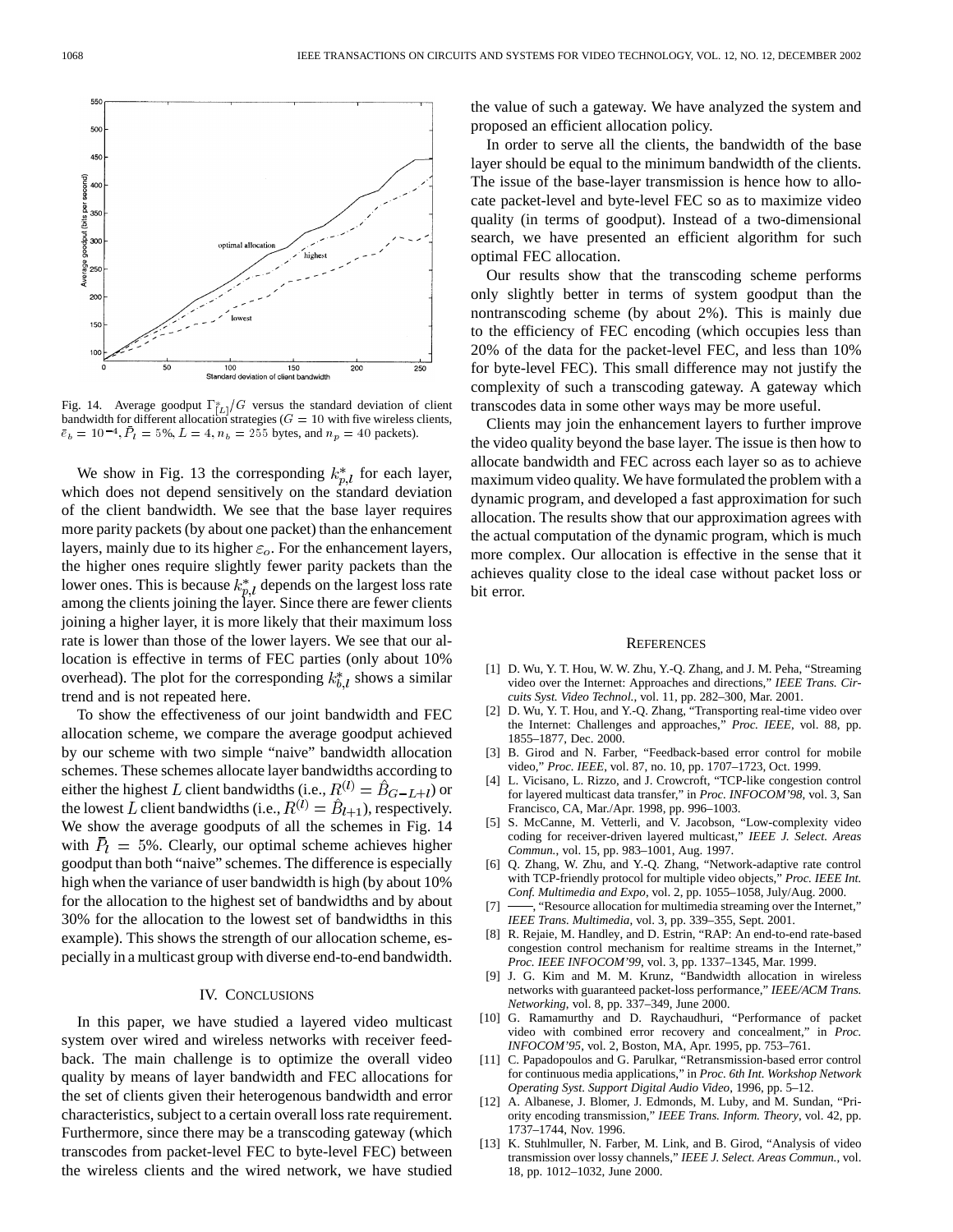- [14] S. Wicker and V. Bhargava, *Reed-Solomon Codes and Their Applications*. Piscataway, NJ: IEEE Press, 1994.
- [15] S. Gringeri, S. Iren, and R. Egorov, "Transmission of MPEG-4 video over the Internet," *Proc. IEEE Int. Conf. Multimedia and Expo*, vol. 3, pp. 1767–1770, July/Aug. 2000.
- [16] P. Frossard and O. Versche, "Joint source/FEC rate selection for optimal MPEG-2 video delivery," *Proc. IEEE Int. Conf. Multimedia and Expo*, vol. 3, pp. 1301–1304, July/Aug. 2000.
- [17] V. Parthasarathy, J. W. Modestino, and K. S. Vastola, "Reliable transmission of high-quality video over ATM networks," *IEEE Trans. Image Processing*, vol. 8, pp. 361–374, Mar. 1999.
- [18] J. Padhye, V. Firoiu, D. Towsley, and J. Kurose, "Modeling TCP throughput: A simple model and its empirical validation," in *Proc. ACM SIGCOMM'98*, vol. 28, Vancouver, BC, Canada, Oct. 1998, pp. 303–314.
- [19] A. Ortego and K. Ramchandran, "Rate-distortion methods for image and video compression," *IEEE Signal Processing Mag.*, vol. 15, pp. 23–50, Nov. 1998.
- [20] O. Verscheure, P. Frossard, and M. Hamdi, "Joint impact of MPEG-2 encoding rate and ATM cell losses on video quality," *Proc. IEEE Global Telecommunications Conf.*, vol. 1, pp. 71–76, Nov. 1998.
- [21] Y. Wang and Q.-F. Zhu, "Error control and concealment for video communication: A review," *Proc. IEEE*, vol. 86, pp. 974–997, May 1998.
- [22] J. C. Bolot, T. Turletti, and I. Wakeman, "Scalable feedback control for multicast video distribution in the Internet," in *Proc. ACM SIG-COMM'94*, vol. 24, London, U.K., Oct. 1994, pp. 58–67.
- [23] R. Puri, K. Ramchandran, and A. Ortega, "Joint source channel coding with hybrid FEC/ARQ for buffer constrained video transmission," *Proc. IEEE 2nd Workshop on Multimedia Signal Processing*, pp. 567–572, Dec. 1998.
- [24] S. S. Wang, H. Zheng, and J. A. Copeland, "A QoS enhanced hybrid SR-ARQ for mobile video communications," *Proc. IEEE Int. Conf. Communications*, vol. 1, pp. 526–530, June 2000.
- [25] P. A. Chou, A. E. Mohr, A. Wang, and S. Mehrotra, "Error control for reciver-driven layered multicast of audio and video," *IEEE Trans. Multimedia*, vol. 3, pp. 108–122, Mar. 2001.
- [26] M. Shhar and H. Radha, "Unequal packet loss resilience for fine-granular scalability video," *IEEE Trans. Multimedia*, vol. 3, pp. 381–394, Dec. 2001.
- [27] H. M. Smith, M. W. Mutka, and E. Torng, "Bandwidth allocation for layered multicast video," *Proc. IEEE Int. Conf. Multimedia Computing and Systems*, vol. 1, pp. 232–237, June 1999.
- [28] F. Le Leannec, J. Vieron, X. Henocq, and C. Guillemot, "Hybrid sender and receiver driven rate control in multicast layered video transmission," in *Proc. Int. Conf. Image Processing*, vol. 3, Vancouver, BC, Canada, Sept. 2000, pp. 532–535.
- [29] M. Gallant and F. Kossentini, "Rate-distortion optimized layered coding with unequal error protection for robust Internet video," *IEEE Trans. Circuits Syst. Video Technol.*, vol. 11, pp. 357–372, Mar. 2001.
- [30] W.-T. Tan and A. Zakhor, "Video multicast using layered FEC and scalable compression," *IEEE Trans. Circuits Syst. Video Technol.*, vol. 11, pp. 373–386, Mar. 2001.
- [31] Q. Guo, Q. Zhang, W. Zhu, and Y.-Q. Zhang, "A sender-adaptive and receiver-driven layered multicast scheme for vidoe over Internet," *Proc. 2001 IEEE Int. Symp. Circuits and Systems*, vol. 5, pp. 141–144, May 2001.
- [32] T.-W. A. Lee, S.-H. G. Chan, Q. Zhang, W. Zhu, and Y.-Q. Zhang, "Optimal allocation of packet-level and byte-level FEC in video multicasting over wired and wireless networks," *Proc. IEEE Global Telecommunications Conf.*, vol. 3, pp. 1994–1998, Nov. 2001.
- [33] H. S. Wang and P.-C. Chang, "On verifying the first-order Markovian assumption for a Rayleigh fading channel model," *IEEE Trans. Veh. Technol.*, vol. 45, pp. 353–357, May 1996.

**T.-W. Angus Lee** received the B.Eng. degree in computer engineering and the M.Phil. degree in computer science and from the Hong Kong University of Science and Technology, Hong Kong, in 1999 and 2001, respectively.

He was a research intern at Microsoft Research Asia, Beijing, China. His research interests include video delivery in wireless and wired networks, multicast protocol, layered video coding, and error-correction coding.



**S.-H. Gary Chan** received the B.S.E. degree (with highest honors) in electrical engineering from Princeton University, Princeton, NJ, in 1993, and the Ph.D. degree in electrical engineering (with a minor in business administration) from Stanford University, Stanford, CA, in 1999.

He is currently an Assistant Professor with the Department of Computer Science, Hong Kong University of Science and Technology, Kowloon, Hong Kong, and an Adjunct Researcher with Microsoft Research Asia, Beijing, China. He was a

Visiting Assistant Professor in networking with the Department of Computer Sscience, University of California at Davis, from September 1998 to June 1999. During 1992–1993, he was a Research Intern at the NEC Research Institute, Princeton, NJ. His research interests include multimedia networking, peer-to-peer networks, high-speed and wireless communications networks, and Internet technologies and protocols.

Dr. Chan was a William and Leila Fellow at Stanford University during 1993–1994. In 1993, he also received the Charles Ira Young Memorial Tablet and Medal and the POEM Newport Award of Excellence from Princeton University. He is a member of Tau Beta Pi, Sigma Xi, and Phi Beta Kappa.



**Qian Zhang** (M'00) received the B.S., M.S., and Ph.D. degrees from Wuhan University, China, in 1994, 1996, and 1999, respectively, all in computer science.

She joined Microsoft Research, Asia, Beijing, China, in July 1999 as an Associate Researcher in the Internet Media Group and is now a Researcher with the Wireless and Networking Group. She has published over 40 refereed papers and is the inventor of several pending patents. Her current research interests include multimedia delivery over wireless,

Internet, next-generation wireless networks, and P2P network/*ad hoc* networks. Currently, she is participating in TCP/IP header compression in ROHC WG in IETF. She is the principal contributor to the IETF ROHC-TCP WG draft.



**Wen-Wu Zhu** (S'92–M'97–SM'01) received the B.E. and M.E. degrees from the National University of Science and Technology, China, in 1985 and 1988, respectively, the M.S. degree from Illinois Institute of Technology, Chicago, and the Ph.D. degree from Polytechnic University, Brooklyn, NY, in 1993 and 1996, respectively, all in electrical engineering.

From August 1988 to December 1990, he was with the Graduate School, University of Science and Technology of China (USTC), and the Institute of Electronics, Chinese Academy of Sciences, Beijing,

China. During 1996–1999, he was with Bell Labs, Lucent Technologies, in Whippany, Holmdel, and Murray Hill, NJ, as a Member of Technical Staff. While he was with Bell Labs, he performed research and development in the areas of Internet video, video conferencing, and video streaming over IP networks. He joined Microsoft Research, Beijing, China, in 1999 as a Researcher in the Internet Media Group, and is currently a Research Manager of the Wireless and Networking Group. He has published over 100 refereed papers in international leading journals and key conferences in the areas of wireless/Internet video transport, wireless/Internet multimedia communications and networking, and multimedia signal processing, and has contributed to the IETF ROHC WG draft on robust TCP/IP header compression over wireless links. He is the inventor of more than a dozen pending patents. His current research interests are in the area of wireless/Internet multimedia delivery and delivery networks.

Dr. Zhu has served as Guest Editor for Special Issues on Streaming Video and Wireless Video in IEEE TRANSACTIONS ON CIRCUITS AND SYSTEMS FOR VIDEO TECHNOLOGY (T-CSVT). In 2001, he received the T-CSVT Best Paper Award. He is a member of the Multimedia System and Application Technical Committee of the IEEE Circuits and Systems Society, the Multimedia Communication Technical Committee of the IEEE Communications Society, the Visual Signal Processing and Communication Technical Committee, and Eta Kappa Nu.